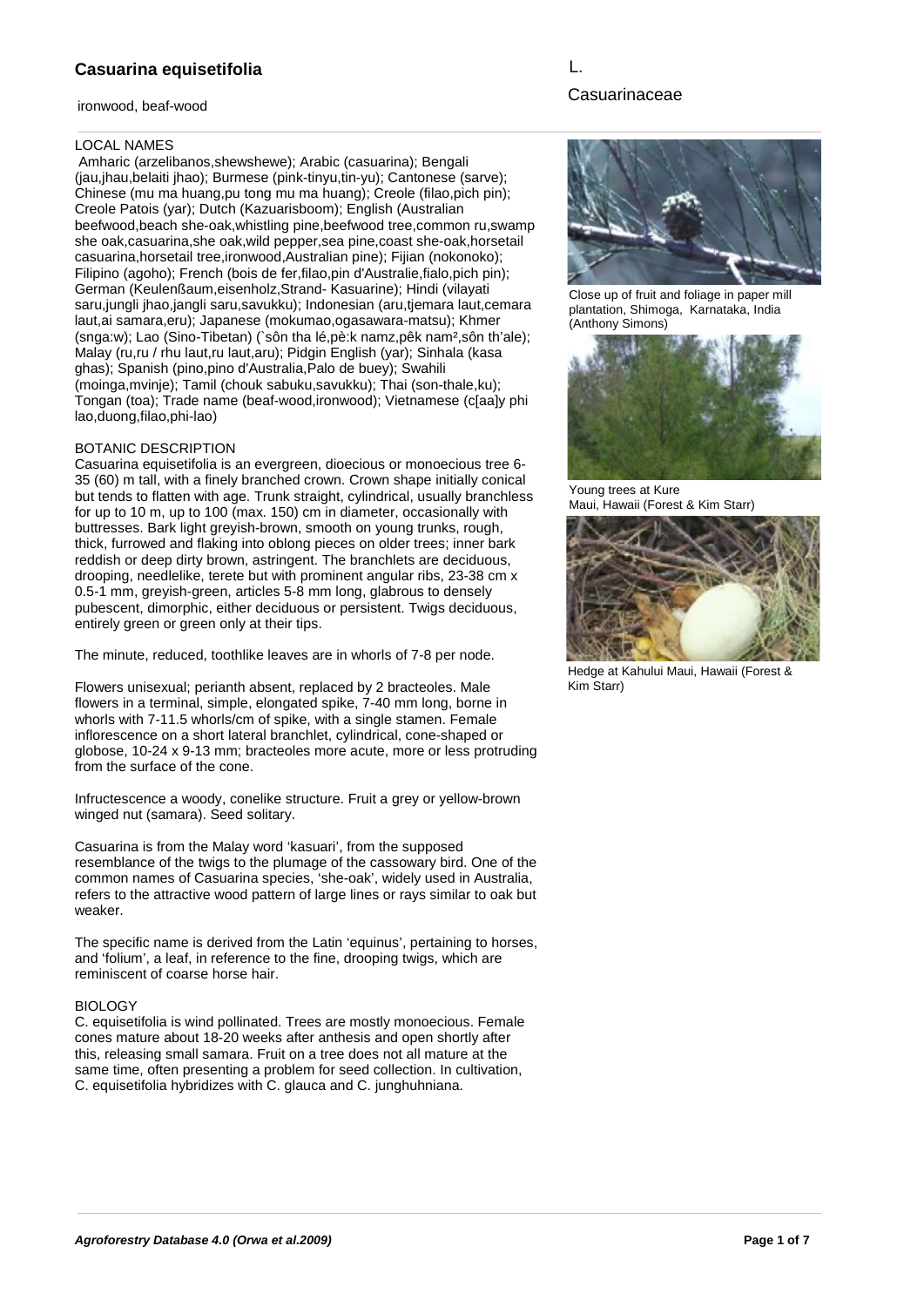ironwood, beaf-wood

L.

Casuarinaceae

#### ECOLOGY

The climate in its natural range is semi-arid to subhumid. In most regions there is a distinct dry period of 4-6 months, although this seasonality decreases towards the equator in Southeast Asia and in the southern parts of its range in Australia.

C. equisetifolia is commonly confined to a narrow strip adjacent to sandy coasts, rarely extending inland to lower hills, as in Fiji. Found on sand dunes, in sands alongside estuaries and behind fore-dunes and gentle slopes near the sea. It may be at the leading edge of dune vegetation, subject to salt spray and inundation with seawater at extremely high tides.

C. equisetifolia may be the only woody species growing over a ground cover of dune grasses and salt-tolerant broadleaved herbs; it can also be part of a richer association of trees and shrubs collectively termed the Indo-Pacific strand flora.

#### BIOPHYSICAL LIMITS

Altitude: 0-1 400 m, Mean annual temperature: 10-35 deg. C, Mean annual rainfall: 200-3 500 mm

Soil type: Soils are invariably well-drained and rather coarse textured, principally sands and sand loams. The species tolerates both calcareous and slightly alkaline soils but is intolerant of prolonged waterlogging and may fail on poor sands where the subsoil moisture conditions are unsatisfactory.

#### DOCUMENTED SPECIES DISTRIBUTION

- Native: Australia, Bangladesh, Brunei, Cambodia, Fiji, Indonesia, Malaysia, New Zealand, Papua New Guinea, Philippines, Samoa, Solomon Islands, Thailand, Tonga, Vanuatu, Vietnam
- Exotic: Antigua and Barbuda, Bahamas, Benin, Burkina Faso, Cameroon, Central African Republic, Chad, China, Congo, Cote d'Ivoire, Cuba, Democratic Republic of Congo, Djibouti, Dominica, Dominican Republic, Eritrea, Ethiopia, Gabon, Gambia, Ghana, Grenada, Guadeloupe, Guinea, Guinea-Bissau, Haiti, India, Israel, Jamaica, Kenya, Liberia, Madagascar, Mali, Martinique, Mauritania, Montserrat, Myanmar, Netherlands Antilles, Niger, Nigeria, Pakistan, Puerto Rico, Senegal, Sierra Leone, Somalia, South Africa, Sri Lanka, St Kitts and Nevis, St Lucia, St Vincent and the Grenadines, Sudan, Tanzania, Togo, Trinidad and Tobago, Uganda, United States of America, Virgin Islands (US), Zanzibar



The map above shows countries where the species has been planted. It does neither suggest that the species can be planted in every ecological zone within that country, nor that the species can not be planted in other countries than those depicted. Since

some tree species are invasive, you need to follow biosafety procedures that apply to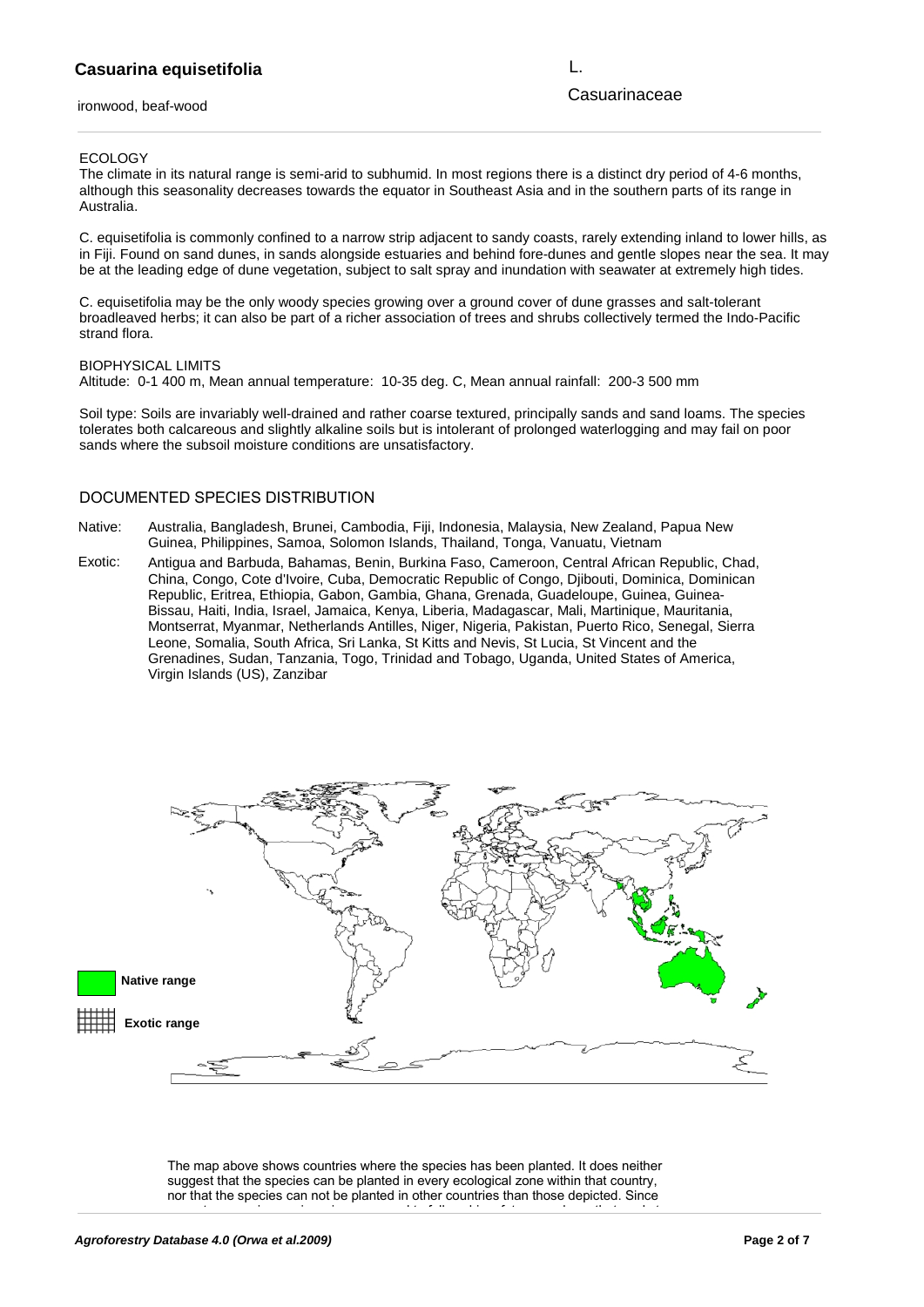ironwood, beaf-wood  $s_{\rm H}$ suggest that the species can be planted in every expected in every expected in every expected in  $\sim$ 

L.

# The map above shows contribute the species where the species where the species  $\mathsf{C}$  asuarinaceae

nor that the species can not be planted in other countries than those depicted. Since some tree species are invasive, you need to follow biosafety procedures that apply to your planting site.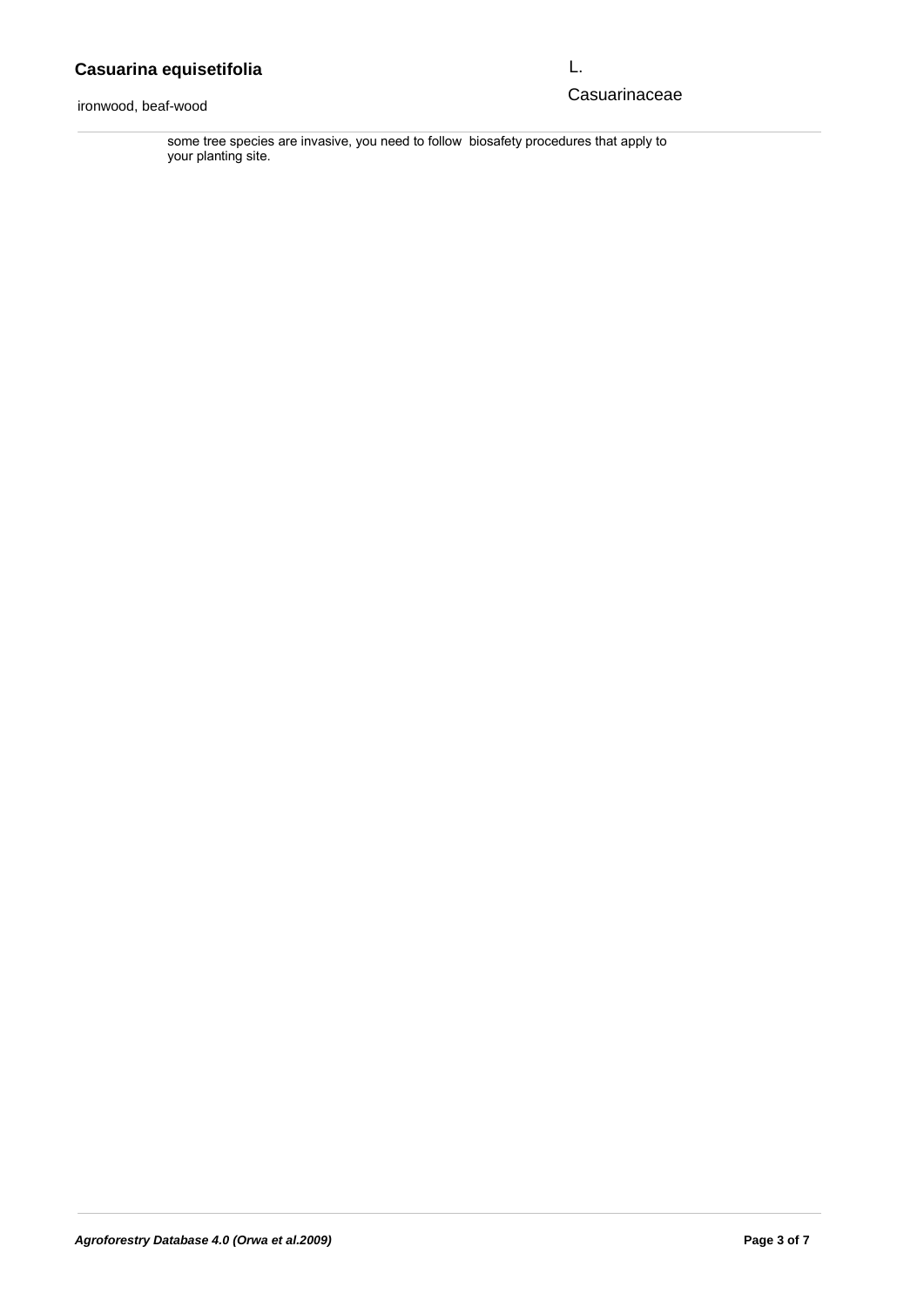#### **Casuarina equisetifolia** entremporante species are invasively biosafety procedures that apply to formation  $\mathsf{L}$ . nor that the species can not be planted in other countries than those depicted. Since

ironwood, beaf-wood

L.

## Casuarinaceae

#### **PRODUCTS**

Fuel: The highly regarded wood ignites readily even when green, and ashes retain heat for long periods. It has been called 'the best firewood in the world' and also produces high-quality charcoal. Calorific value of the wood is 5000 kcal/kg and that of the charcoal exceeds 7 000 kcal/kg. It has been used for both domestic and industrial fuel such as for railroad locomotives. In Asia, leaf litter from plantations is often removed to be used as fuel.

Fibre: The wood is used to produce paper pulp using neutral sulphate and semi-chemical processes, and as a raw material for rayon fibres.

Timber: C. equisetifolia yields a heavy hardwood with an air-density of 900-1000 kg/cubic m. Heartwood is pale red, pale brown to dark red-brown, moderately to sharply differentiated from the sapwood, which is yellowish or pale yellowbrown with a pink tinge. Grain is straight, slightly interlocked or wavy; texture fine to moderately fine and even. Shrinkage is moderate to very high, and in the latter case the wood is difficult to season due to severe warping and checking. Wood is hard to very hard and strong. The heartwood is highly resistant to pressure treatment, but sapwood is amenable to such treatment. Heartwood is also resistant to dry-wood termites. On sawn timber, the rays are prominent on radial faces. Uses include house posts, rafters, electric poles, tool handles, oars, wagon wheels and mine props.

Tannin or dyestuff: The bark contains 6-18% tannin and has been used extensively in Madagascar for tanning purposes. It penetrates the hide quickly and furnishes swollen, pliant, soft leather of pale reddish-brown colour.

Medicine: Root extracts are used for medical treatment of dysentery, diarrhoea and stomach-ache. In West Malaysia, a decoction of the twigs is used for treating swelling and the powdered bark is used for treating pimples on the face.

#### **SERVICES**

Erosion control: Since it is salt tolerant and grows in sand, C. equisetifolia is used to control erosion along coastlines, estuaries, riverbanks and waterways. In Sarawak, Indonesia the species is protected because of its importance in controlling coastal erosion.

Shade or shelter: Many areas where the species naturally occurs are susceptible to tropical cyclones or typhoons, and its general tolerance to strong winds has encouraged its use in protective planting. The abundance of highly branched twigs absorbs wind energy amazingly well. In areas with hot, dry winds the tree protects crops and animals herds. In South China, an estimated 1 million hectares has been established in shelterbelts along the coastal dunes.

Reclamation: Grows vigorously on barren, polluted sites and thrives in deep sandy soils. Colonizes sterile tin tailings.

Nitrogen fixing: Root nodules containing the actinorhizal symbiont Frankia enable C. equisetifolia to fix atmospheric nitrogen. These root nodules can be prolific.

Soil improver: C. equisetifolia possesses proteoid roots and forms associations with vesicular arbuscular mycorrhizae.

Ornamental: Grown as ornamental along streets and seashores.

Boundary or barrier or support: It is remarkably suited for boundary planting as it does not intercept much of the incoming solar radiation and yields substantial quantities of green leaf manure on lopping besides other products.

Intercropping: With high productivity and properties that enhance soil fertility, C. equisetifolia shows promise as an agroforestry species for arid and semi-arid areas. Experiments at Prabhunagar, India, showed citrus trees grew larger under C. equisetifolia than in pure stands.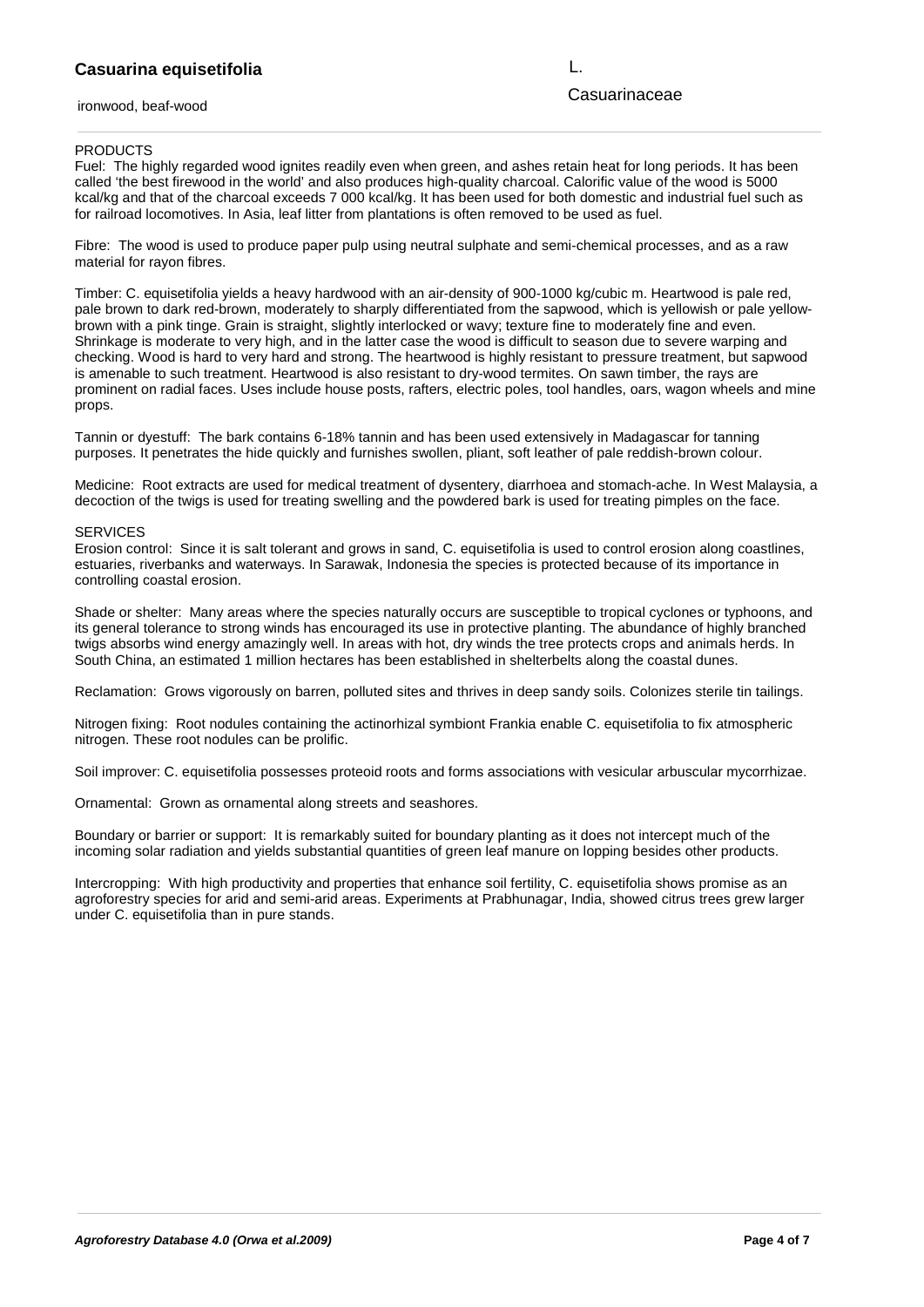ironwood, beaf-wood

L.

# Casuarinaceae

## TREE MANAGEMENT

A planting density of 2 500 stems/ha is commonly used but some farmers plant up to 8 000-10 000 stems/ha when fuelwood and small poles are the required product. C. equisetifolia is a poor self-pruner. Pruning is necessary up to 2 m to make plantations accessible for maintenance. C. equisetifolia is not fire resistant and protection is necessary. It coppices only to a limited extent and best results are obtained when cut young. Timely thinning is essential as Casuarina species trees demand light. For timber production, an intermediate thinning will be required for stems to develop. Young trees are susceptible to competition from weeds, especially grasses. They are susceptible to drought until their roots reach the groundwater table, which may take up to 2-3 years after planting.

C. equisetifolia has a life span of 40-50 years and displays fast early growth. Under favourable conditions, early growth rates are about 2 m/year in height and the trees have good form in cultivation. On favourable sites, it can yield an annual increment of 15 cubic m/ha of wood in 10 years. In India, plantations using 1 x 1 m or 2 x 2 m spacing on 6-15 year rotations yield 50-200 t/ha. Dry weight per tree ranges from 15 to 25 kg at 3 years of age, depending on site quality. In South China, where an estimated 1 million hectares in shelterbelts along the coastal dunes have been established since 1954, heights of 7-8 m and diameters of 5-7 cm are achieved in about 4 years. The rotation period ranges from 4-5 years for fuelwood and 10-15 years for poles. Mean annual increments usually fall in the range of 4-5 cubic m/ha per year.

In Asia, leaf litter from plantations is often removed as fuel and this draws heavily upon soil phosphorus and potassium reserves. This can result in reduced yield in the subsequent rotation.

#### GERMPLASM MANAGEMENT

Storage behaviour is orthodox. Viability can be maintained for several years in hermetic storage at 3 deg. C with 5-9% mc. There are about 26000 seeds/kg but viability is often low, even for fresh seed, averaging 50%.

#### PESTS AND DISEASES

C. equisetifolia is only rarely attacked by diseases and pests, unless if grown under unfavourable conditions. Infected trees exhibit symptoms of foliar wilt and cracking of the bark where blisters develop, enclosing a black, powdery mass of spores. Bacterial wilt caused by Pseudumonas solanacearum, characterized by yellowing of the foliage followed by wilting and death, has been reported in India and China. Pruning may allow infection of fungal pathogens, especially Trichosporium vesiculosum and Formes lucidus. As in other actinorhizal plants, endomycorrhizal (VAM) infection occurs easily.

Insect pests include casuarina tussock moth, Lymantria xylina, white-spotted long-horn beetle, Anoplophora macularia, and cotton locust, Chondracis rosea. Ants attack fresh seeds. The wood borers Zeuzera spp. and Hypsiptla robusta are known to cause severe damage to the wood.

For disease control, lopping and pruning of branches should be stopped to prevent primary establishment of disease. Diseased trees should be removed as early as possible and spread of the disease checked by making trenches around groups of diseased trees to avoid root contact.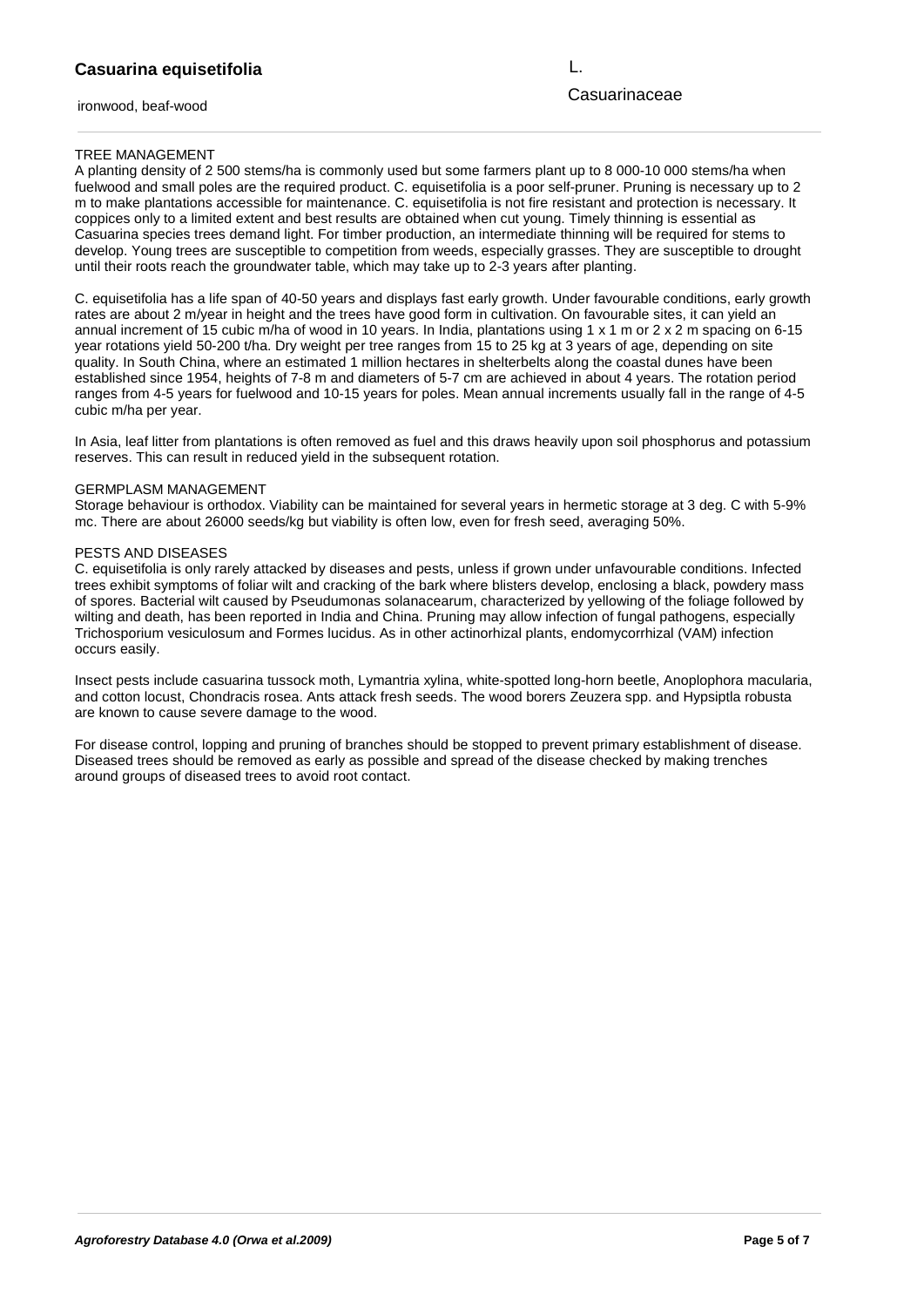ironwood, beaf-wood

FURTHER READNG

Casuarinaceae L.

Albrecht J. ed. 1993. Tree seed hand book of Kenya. GTZ Forestry Seed Center Muguga, Nairobi, Kenya.

Anon. 1986. The useful plants of India. Publications & Information Directorate, CSIR, New Delhi, India.

Beentje HJ. 1994. Kenya trees, shrubs and lianas. National Museums of Kenya.

Bekele-Tesemma A, Birnie A, Tengnas B. 1993. Useful trees and shrubs for Ethiopia. Regional Soil Conservation Unit (RSCU), Swedish International Development Authority (SIDA).

Birnie A. 1997. What tree is that? A beginner's guide to 40 trees in Kenya. Jacaranda designs Ltd.

Coates-Palgrave K. 1988. Trees of southern Africa. C.S. Struik Publishers Cape Town.

Dale IR, Greenway PJ. 1961. Kenya trees and shrubs. Buchanan's Kenya Estates Ltd.

Day RK, Rudgard SA, Nair KSS (eds.). 1994. Asian tree pests: an overview. CAB International, UK.

Doran CJ, Turnbull JW (eds.). 1997. Australian trees and shrubs: species for land rehabilitation and farm planting in the tropics. ACIAR monograph No. 24, 384 p.

Faridah Hanum I, van der Maesen LJG (eds.). 1997. Plant Resources of South-East Asia No 11. Auxillary Plants. Backhuys Publishers, Leiden, the Netherlands.

Hocking D. 1993. Trees for Drylands. Oxford & IBH Publishing Co. New Delhi.

Hong TD, Linington S, Ellis RH. 1996. Seed storage behaviour: a compendium. Handbooks for Genebanks: No. 4. IPGRI.

ICRAF. 1992. A selection of useful trees and shrubs for Kenya: Notes on their identification, propagation and management for use by farming and pastoral communities. ICRAF.

Katende AB et al. 1995. Useful trees and shrubs for Uganda. Identification, Propagation and Management for Agricultural and Pastoral Communities. Regional Soil Conservation Unit (RSCU), Swedish International Development Authority (SIDA).

Kayastha BP. 1985. Silvics of the trees of Nepal. Community Forest Development Project, Kathmandu.

Lanzara P. and Pizzetti M. 1978. Simon & Schuster's Guide to Trees. New York: Simon and Schuster

MacDicken GK. 1994. Selection and management of nitrogen fixing trees. Winrock International, and Bangkok: FAO.

Mbuya LP et al. 1994. Useful trees and shrubs for Tanzania: Identification, Propagation and Management for Agricultural and Pastoral Communities. Regional Soil Conservation Unit (RSCU), Swedish International Development Authority (SIDA).

National Academy of Sciences. 1983. Firewood crops. Shrub and tree species for energy production. Vol. 2. National Academy Press. Washington DC.

National Academy of Sciences. 1984. Casuarinas: nitrogen-fixing trees for adverse sites. National Academy Press. Washington D.C.

Parkash R, Hocking D. 1986. Some favourite trees for fuel and fodder. Society for promotion of wastelands development, New Delhi, India.

Perry LM. 1980. Medicinal plants of East and South East Asia : attributed properties and uses. MIT Press. South East Asia.

Roshetko JM and Evans DO. 1997. Domestication of Agroforestry trees in Southeast Asia. Yogyakarta, Indonesia.

Sosef MSM, Hong LT, Prawirohatmodjo S. (eds.). 1998. PROSEA 5(3) Timber trees: lesser known species. Backhuys Publishers, Leiden.

Taylor DH, Macdicken KG. 1990. Research on multipurpose tree species in Asia. Proceedings of an International Workshop held November19-23, 1990 in Los Baños, Philippines. Winrock International Institute for Agricultural Development.

Vogt K. 1995. A field guide to the identification, propagation and uses of common trees and shrubs of dryland Sudan. SOS Sahel International (UK).

Webb DB, Wood PJ, Henman GS. 1984. A guide to species selection for tropical and sub-tropical plantations. Tropical Forestry Papers No. 15, 2nd edition. Commonwealth Forestry Institute, Oxford University Press.

Williams R.O & OBE. 1949. The useful and ornamental plants in Zanzibar and Pemba. Zanzibar Protectorate.